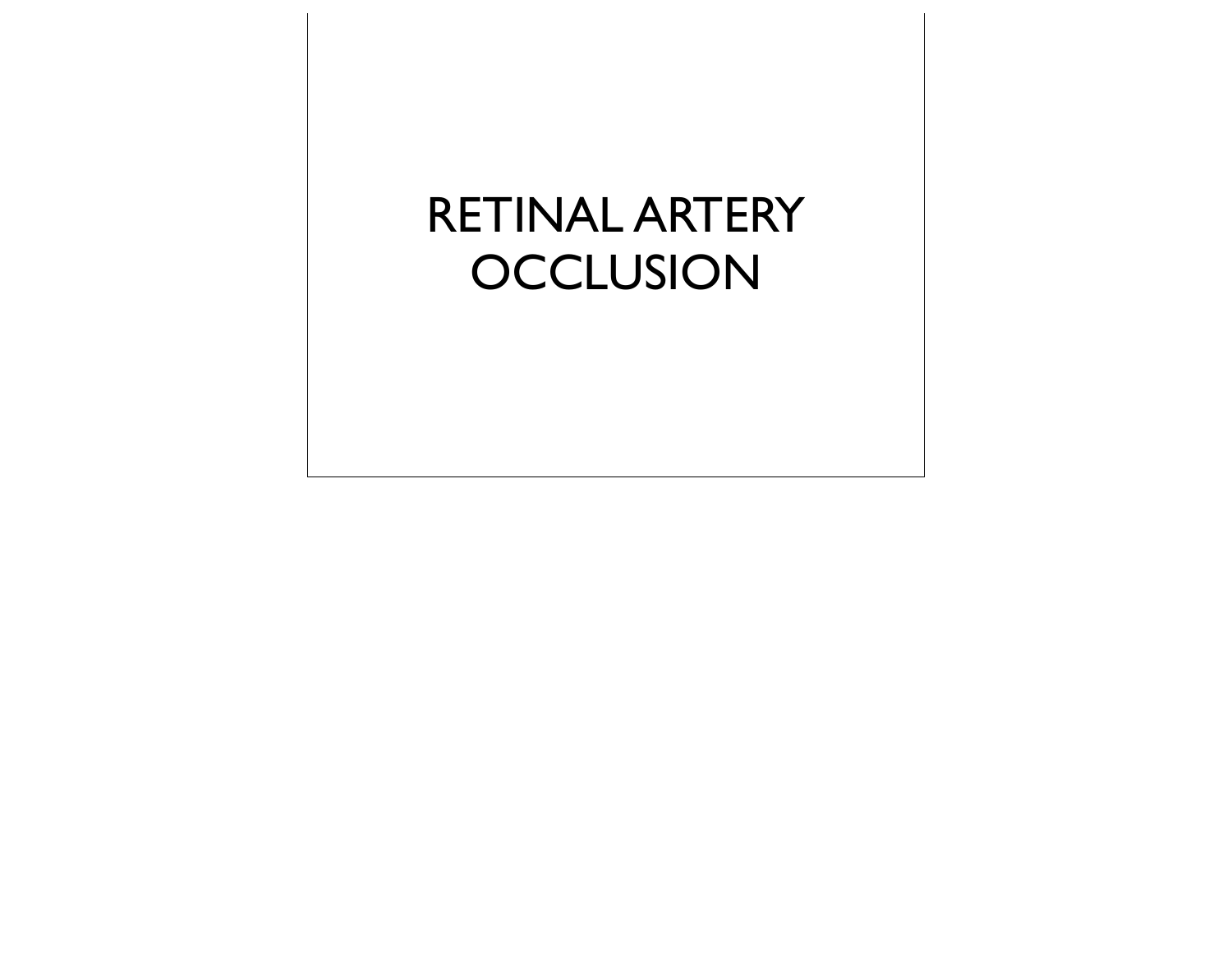**DEFINITION** --usually emboli to retinal artery -Central Artery (RAO)-monocular vision loss -branch artery (BRAO)-visual field loss in one eye -**MEDICAL EMERGENCY** -Delayed Treatment-Possible Permanent **Blindness** -Immediate Treatment Increases Prognosis, Though Poor, Due to Etiology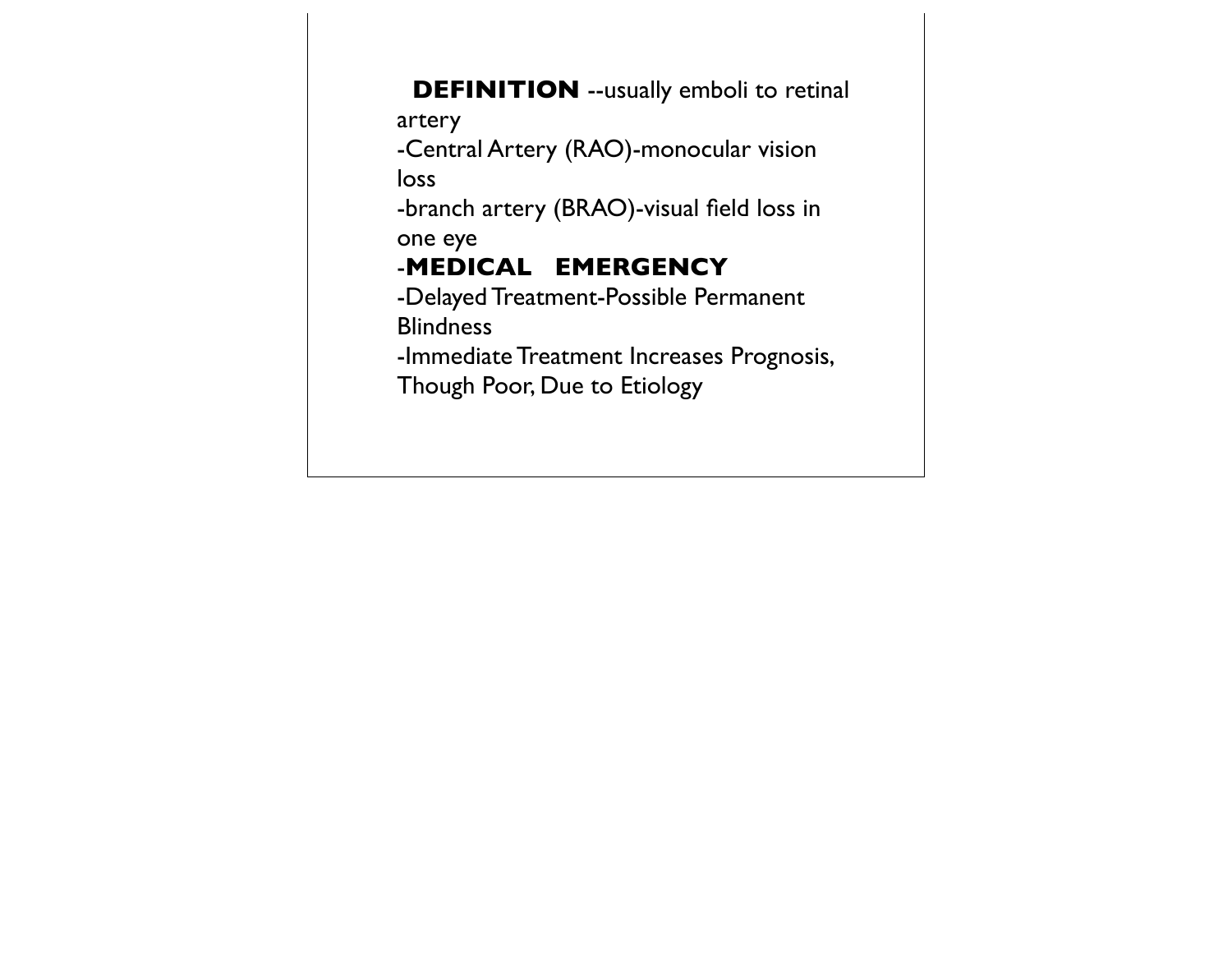#### **PATHOPHYSIOLOGY**

-emboli- atrial fibrillation, carotid disease

-thrombus

-endarteritis

-angiospasm

-hydrostatic arterial occlusion

-coagulation disorder

-carotid dissection

-retro bulbar hemorrhage

-increased intraocular pressure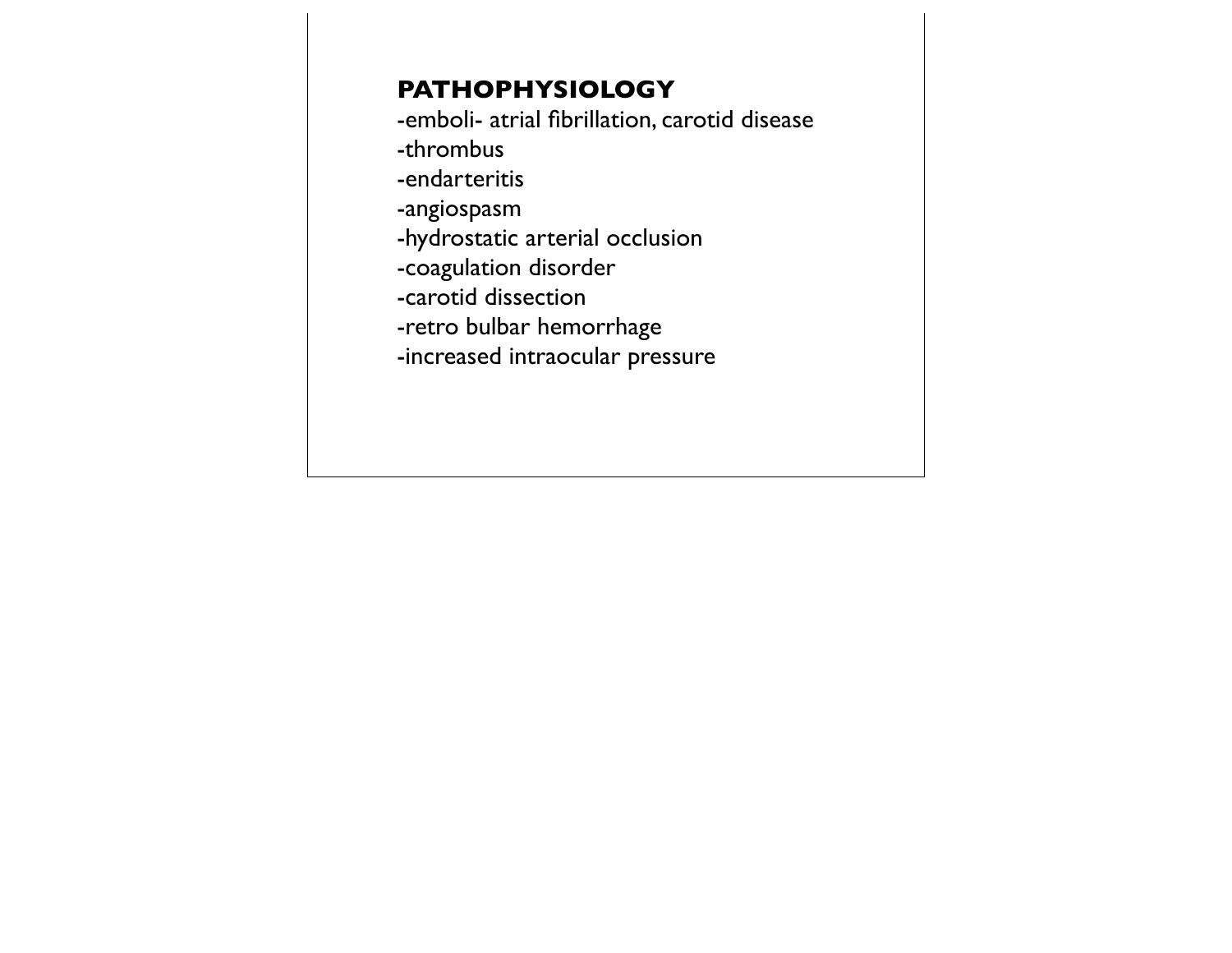## **EPIDEMIOLOGY**

-8 1/2/1,000,000 people/year -1.5% population/over 10 years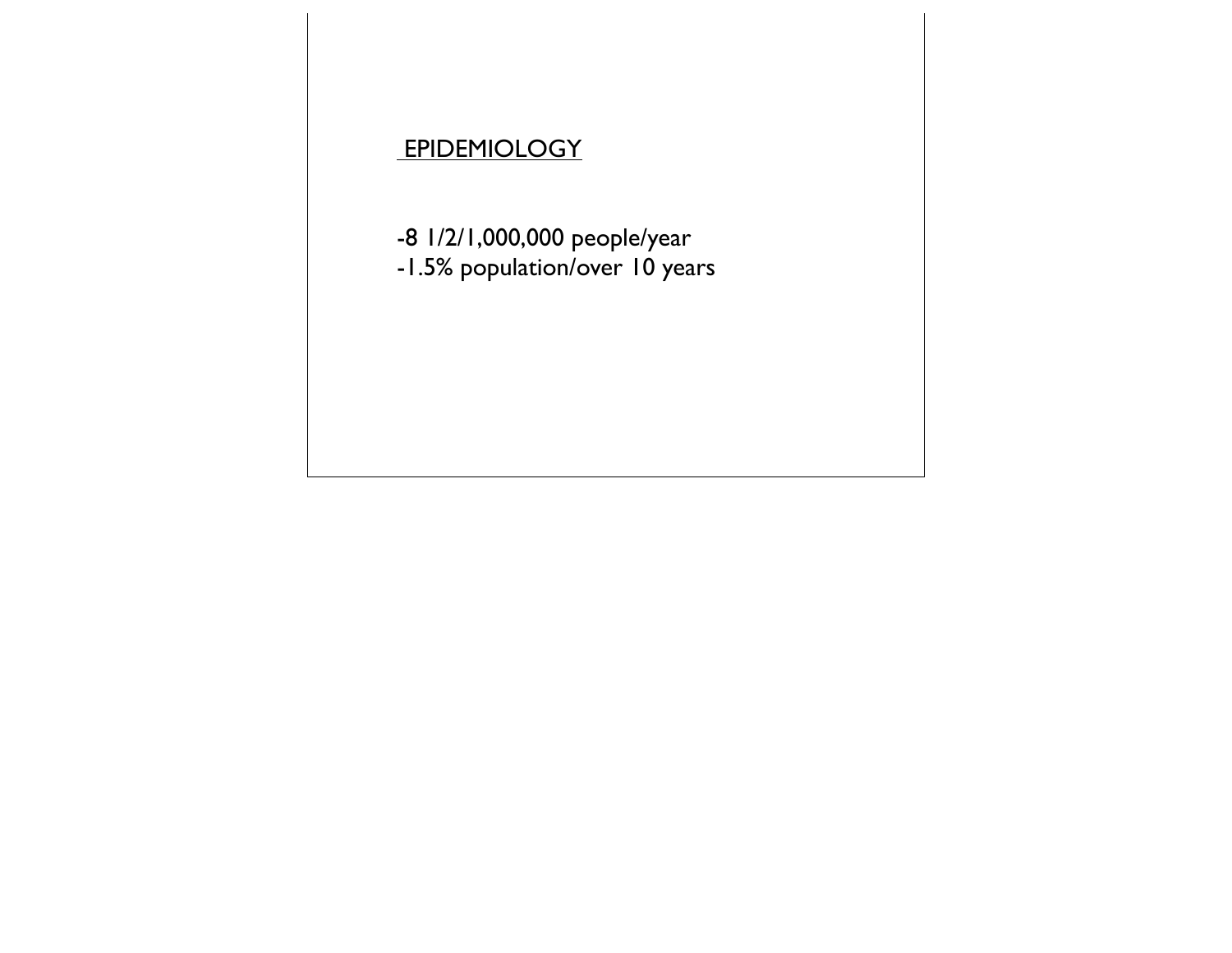# **CLINICAL**

## **Symptoms**

 -Blurred Or Loss of Vision -- All or Part of One Eye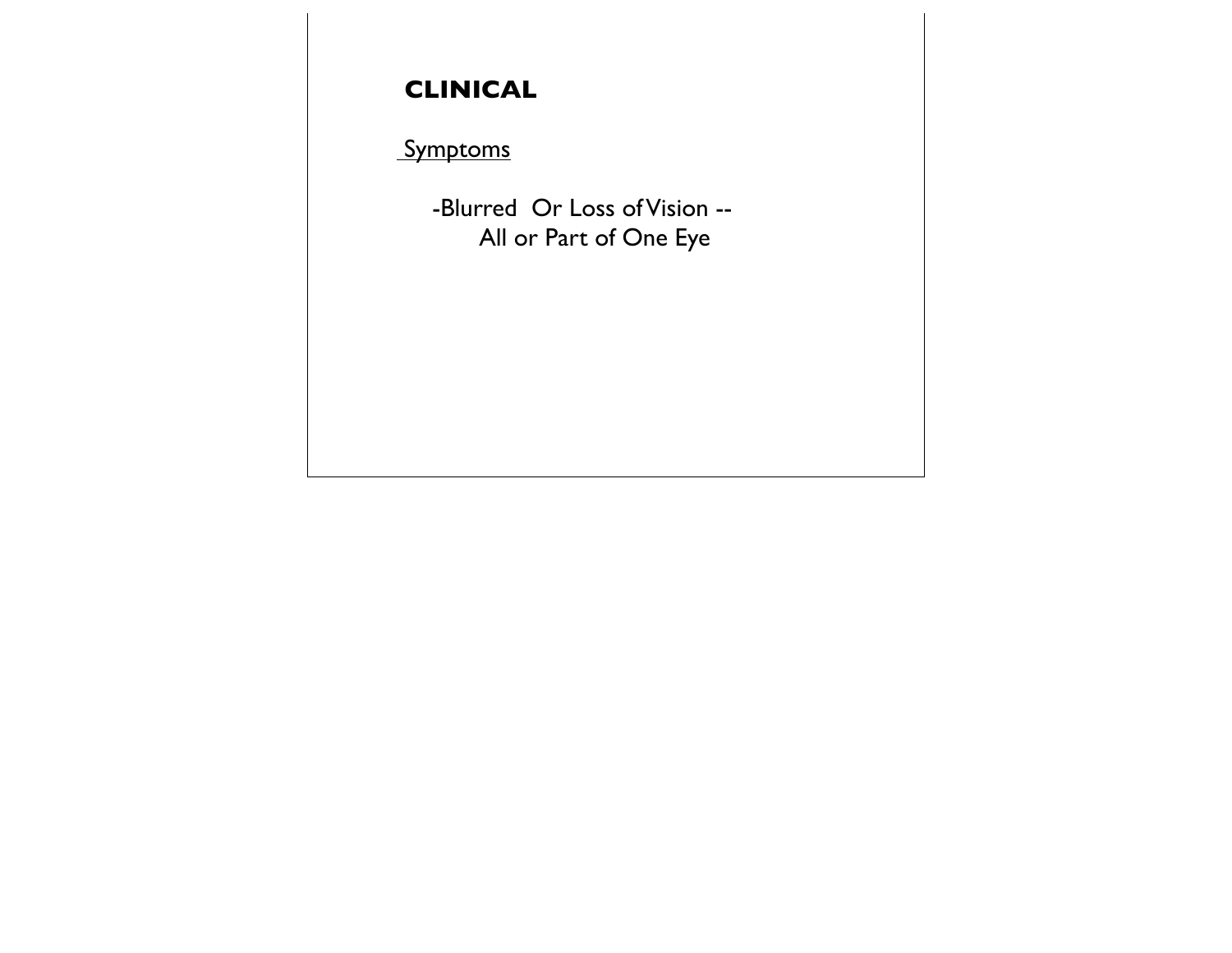#### **EXAM**

 Visual Acuity Visual Field Exam Pupillary Reflex -- look for RAPD Retina Exam With Dilated Pupil- -with direct/indirect endoscopy- 1-Cherry red spot with surrounding whitening, -may take hours 2- possible ground- glass retina, emboli seen 3-later pale optic disc w/BRAO-box car blood column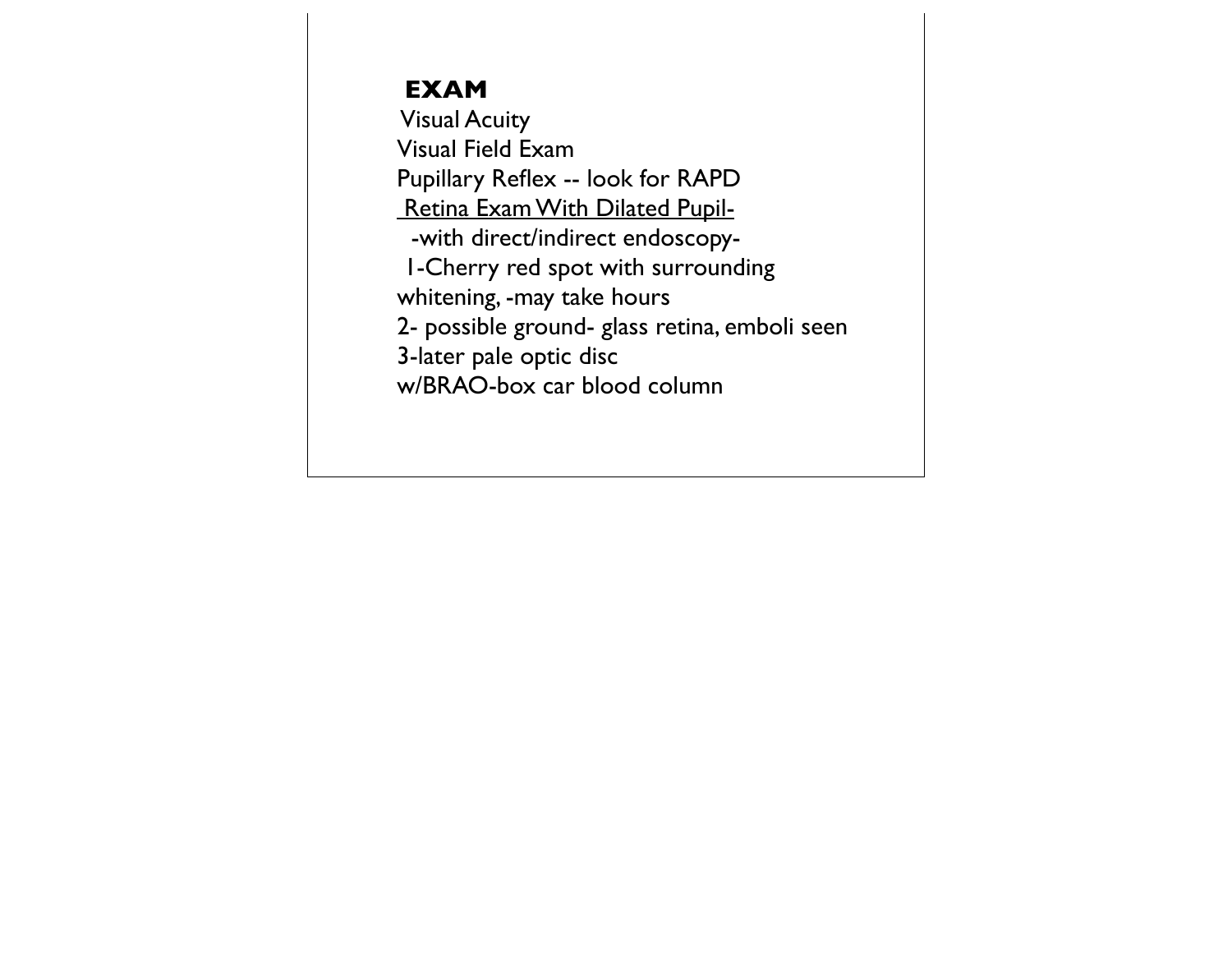## **EXAM-**continued

 Intraocular Pressure Flourescein Angiography Retina Photography Electroretinogram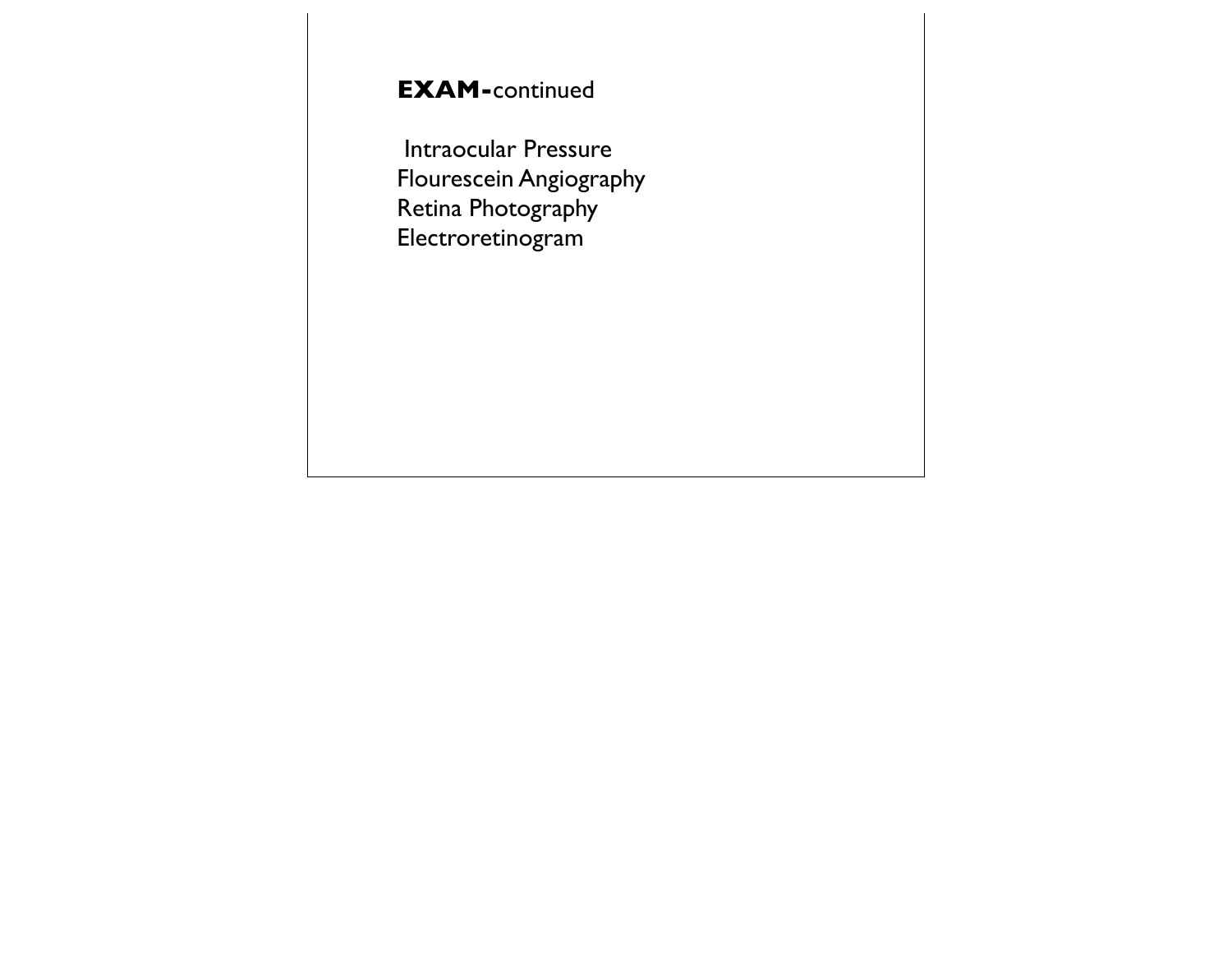## **GENERAL EXAM**

- 1. EKG monitor-atrial fibrillation
- 2. Echocardiogram
- 3. Carotid ultrasound
- 4. Blood pressure
- 5. Possible sed rate, blood culture,
- coagulation studies.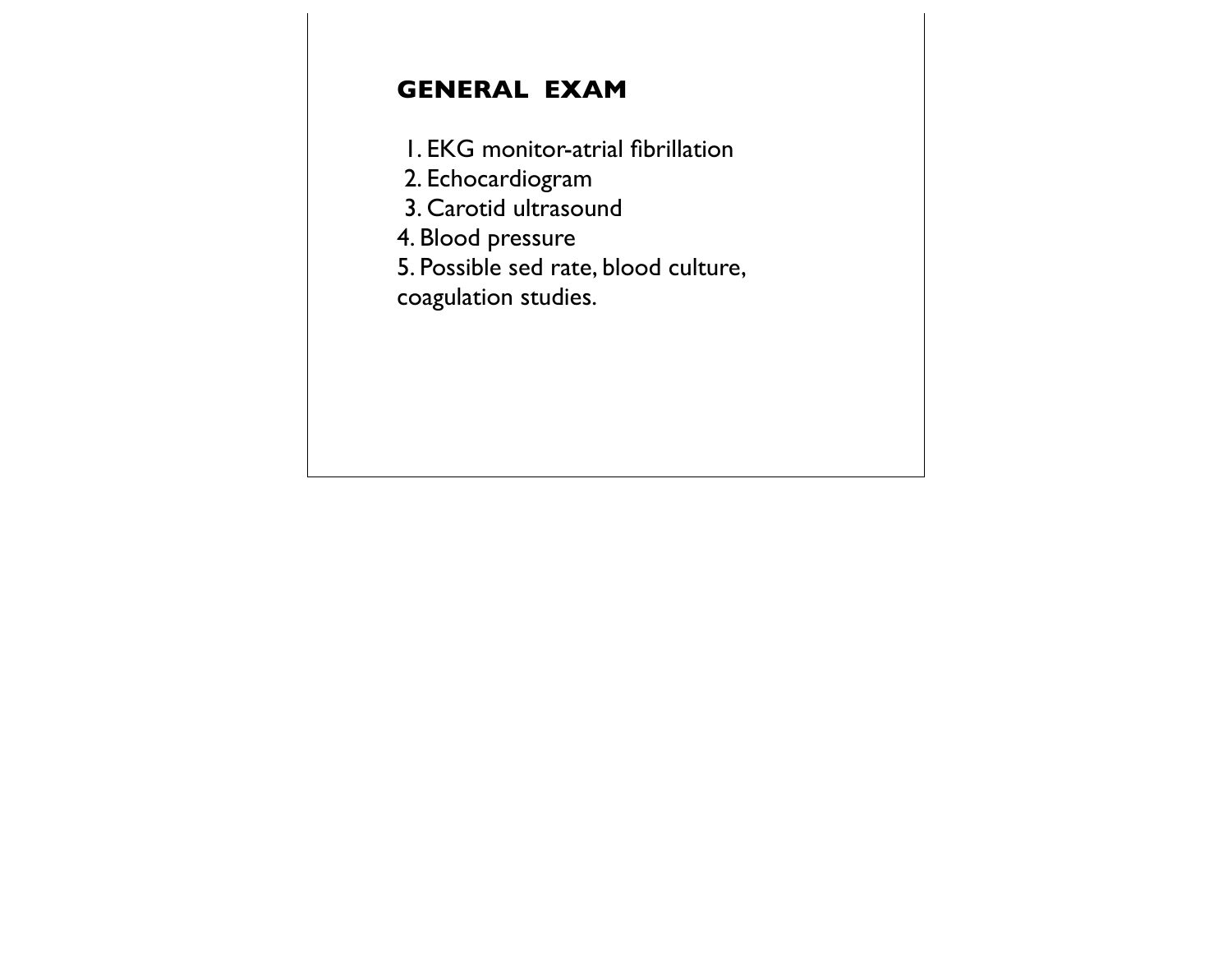#### **TREATMENT**

**Ocular Massage- direct pressure-10** seconds, then release-repeat several times Pressure causes arterial dilation Sudden drop in IOP increases flow Massage may dislodge embolus to periphery